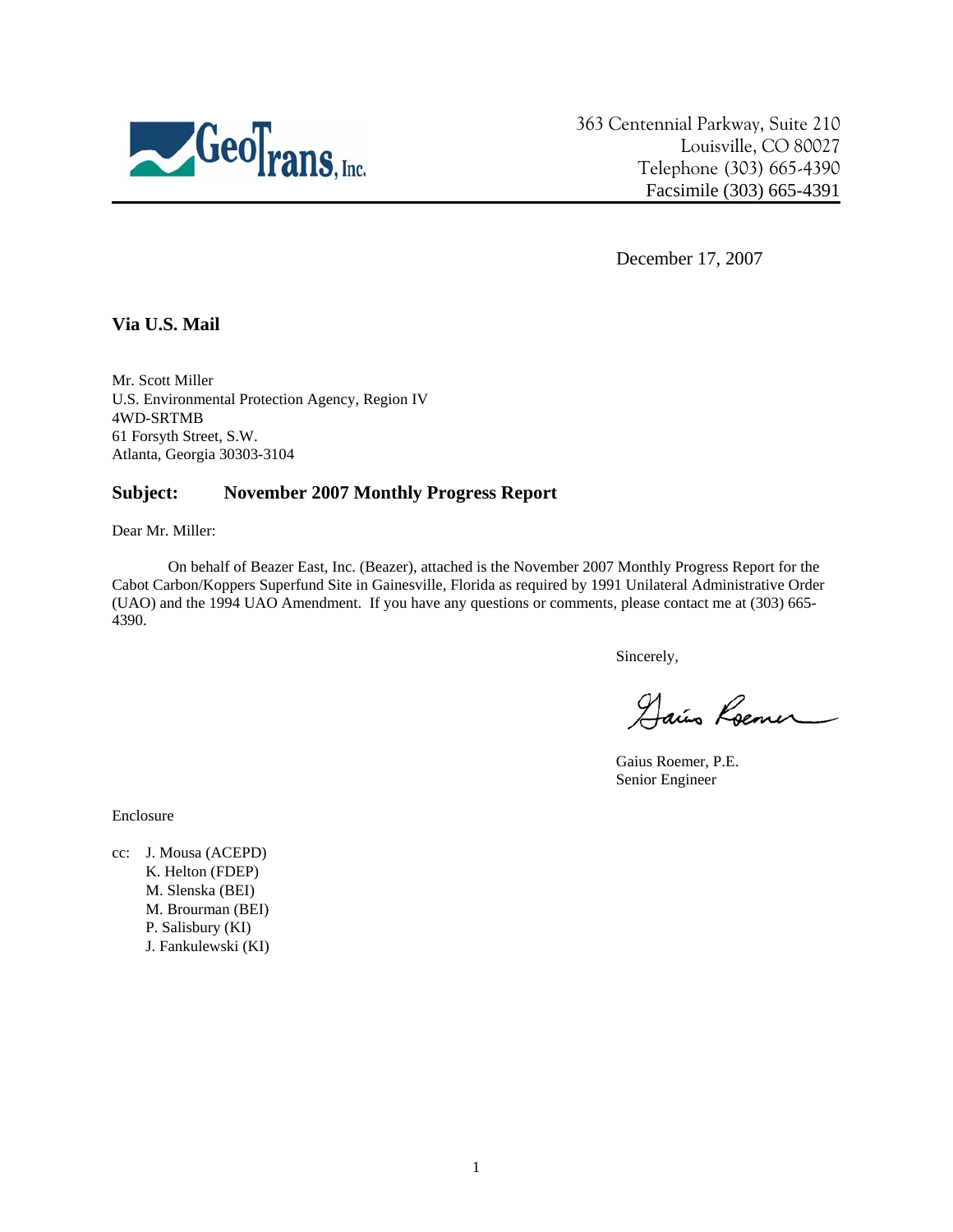# **November 2007 MONTHLY PROGRESS REPORT Cabot Carbon/Koppers Superfund Site GAINESVILLE, FLORIDA**

#### **1. DESCRIPTION OF ACTIONS TAKEN TO COMPLY WITH THE UNILATERAL ADMINISTRATIVE ORDER (MARCH 1991) AND ESTIMATE OF THE PERCENTAGE OF THE RD/RA COMPLETED:**

- Beazer's Operation and Maintenance (O&M) Contractor performed routine treatment plant operation and maintenance services for the ground water remedial system.
- Second Five-Year Review Report recommendations are being performed through 2007.

#### **2. SUMMARY OF RESULTS OF SAMPLING AND TESTS AND ALL OTHER DATA DURING THE MONTH:**

- Instantaneous flow rates and totalizer volumes were measured in each extraction well.
- 7.0 gallons of NAPL were bailed from the Hawthorn Group wells during the past month (2 recovery events), and a total of 225.96 gallons have been bailed since the start of the NAPL recovery program in June 19, 2004. The two-week recovery schedule was started October 25, 2005.
- A total of 1,196,000 gallons of ground water were recovered by the existing extraction system, treated and discharged to the Gainesville Regional Utilities (GRU) during this past month (operating period of 717.7 hours). The average recovery rate for the month was approximately 27.8 gallons per minute (gpm).

#### **3. SUMMARY OF ALL PLANS, REPORTS, DELIVERABLES AND PROCEDURES COMPLETED:**

- Completed monthly maintenance check.
- Inspected piezometers, extraction wells, piping, valves, treatment plant vessels and controls, buildings and grounds.
- Repaired/replaced EW-6 and EW-10 pumps.
- Reprimed EW-6, EW-10, EW-11, and EW-13.
- Clean static mixer and repair electrical connection in shed.
- All offsite Hawthorn monitoring wells have been completed and developed except HG-22D.
- Submitted 3rd Quarter Floridan Aquifer Sampling Report

#### **4. PROJECTED WORK FOR THE NEXT MONTH (DECEMBER 2007) WITH SCHEDULE CONSIDERATIONS:**

(Please see the attached draft schedule. Note that this is a working schedule and is likely to change.)

- Measure instantaneous flow rates and totalizer volumes for each extraction well.
- Continue NAPL removal from Hawthorn Group wells on a two-week schedule.
- Submit Surficial Aquifer Redevelopment/Resampling Report.
- Conduct 4th quarter Upper Floridan sampling.
- Conduct Second Semiannual Stage 2 Groundwater sampling.
- Continue well installation activities at HG-22D.
- Continue Hawthorn NAPL recovery pilot test construction activities.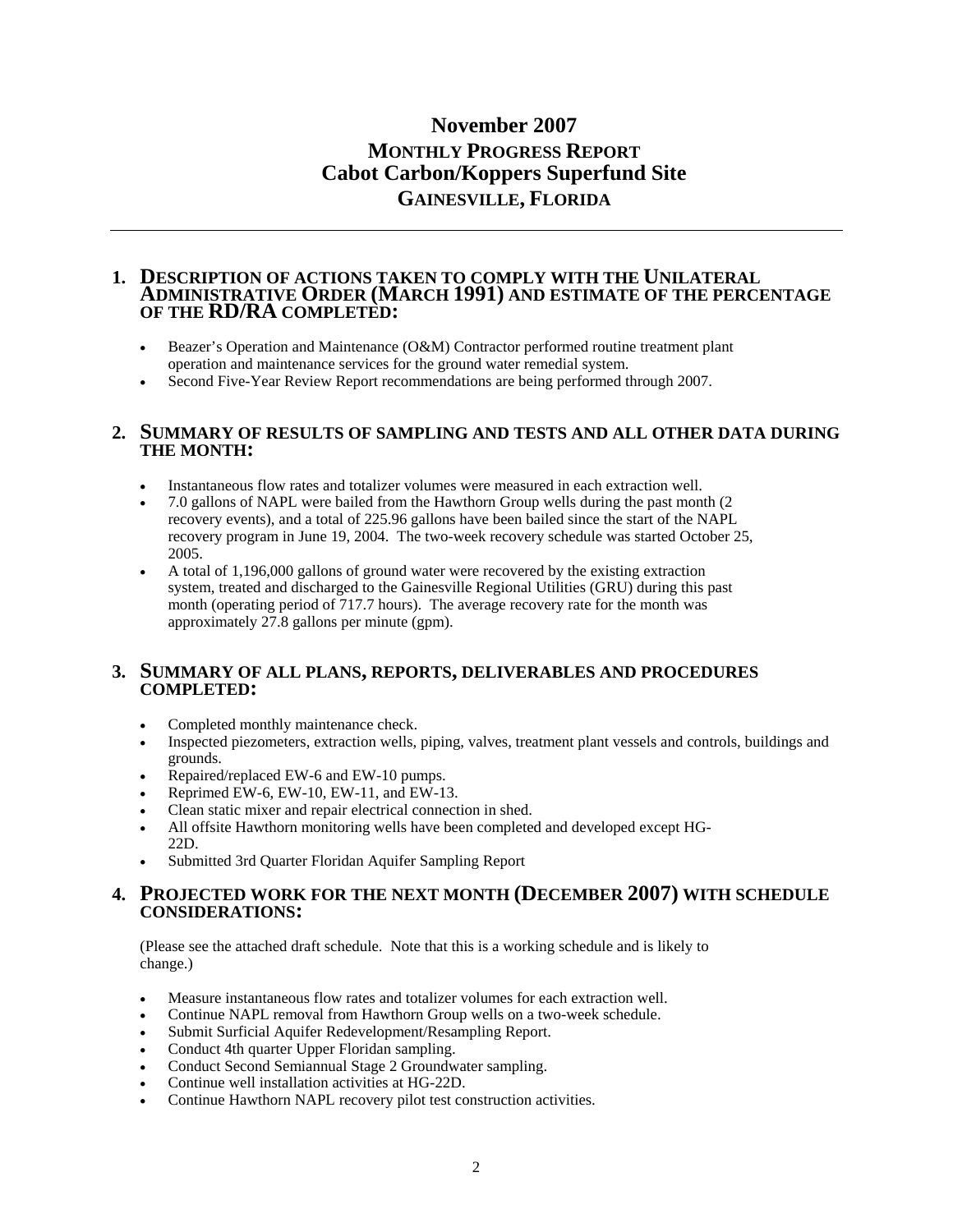- Continue ISBS pilot test preparation activities.
- Conduct second Joint EPA/Beazer Feasibility Study meeting/workshop to develop a list of remedial alternatives for evaluation

#### **5. SUMMARY OF PROBLEMS OR POTENTIAL PROBLEMS AND ACTUAL OR ANTICIPATED DELAYS ENCOUNTERED DURING THE MONTH:**

• A public-utility sewer line was accidentally damaged during drilling of Hawthorn Group well HG-22D just west of the site property line. The incident has caused minor delays in the drilling program.

# **6. ACTIONS BEING TAKEN TO RECTIFY PROBLEMS OR DELAYS:**

• Gainesville Regional Utilities (GRU) and GeoTrans have communicated frequently regarding the incident at HG-22D.

# **7. SUPPLEMENTAL INFORMATION:**

• Please see the attached draft schedule. Note that this is a working schedule and is likely to change.

# **8. CHANGES IN PERSONNEL DURING THIS MONTH:**

• None this reporting period.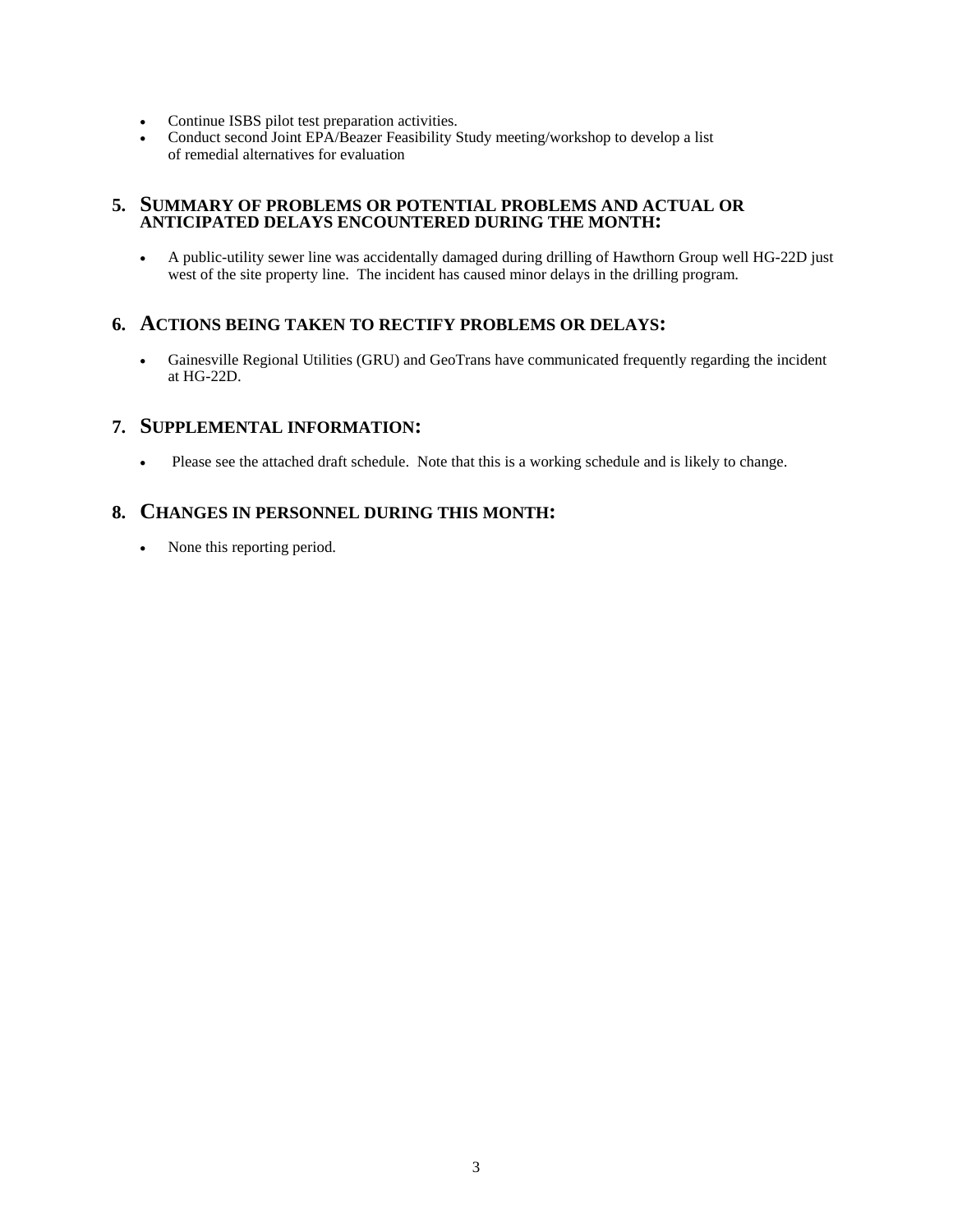|                                                                                             |                  |                              |                    | Cabot Carbon/Koppers Site: Combined Beazer USEPA Schedule (DRAFT FOR DISCUSSION)                                                                                                                                                                    |
|---------------------------------------------------------------------------------------------|------------------|------------------------------|--------------------|-----------------------------------------------------------------------------------------------------------------------------------------------------------------------------------------------------------------------------------------------------|
| Task Name<br>ID                                                                             | Duration         | Start                        | Finish             | 2006<br>2007<br>2008<br>Apr   May   Jun   Jul   Aug   Sep   Oct   Nov   Dec   Jan   Feb   Mar   Apr   May   Jun   Jul   Aug   Sep   Oct   Nov   Dec   Jan   Feb   Mar   Apr   May   Jun   Jul   Aug   Sep   Oct   Nov   Dec   Jan   Feb   Mar   Apr |
| Complete 2006 5-Year Review Tasks<br>$\overline{1}$                                         | 722 days         | 5/1/06                       | 2/27/09            | 12/27                                                                                                                                                                                                                                               |
| Recmnd. #1 - Evaluate Surficial Aquifer Extraction System<br>$\overline{2}$                 | 566 days         | 8/1/06                       | 10/16/08           | 10/16                                                                                                                                                                                                                                               |
| 3 <sup>3</sup><br><b>Beazer Evaluation</b>                                                  | 104 days         | 8/1/06                       | 12/22/06           |                                                                                                                                                                                                                                                     |
| Beazer Evaluation Submittal (12/22/06 letter)<br>$\overline{4}$                             | 0 days           | 12/22/06                     | 12/22/06           | 12/22                                                                                                                                                                                                                                               |
| 5 <sup>5</sup><br>GRU Comments Transmittal (3/27/07 letter)                                 | 0 days           | 3/27/07                      | 3/27/07            | 3/27                                                                                                                                                                                                                                                |
| USEPA Comments Transmittal (4/2/07 email)<br>6                                              | 0 days           | 4/2/07                       | 4/2/07             |                                                                                                                                                                                                                                                     |
| Phone Conference: O'Steen/Erickson, After Surficial Resample<br>$7^{\circ}$                 | 0 days           | 6/1/07                       | 6/1/07             |                                                                                                                                                                                                                                                     |
| 8<br><b>Discuss Surficial Results - Implications on Extraction System</b>                   | 0 days           | 1/22/08                      | 1/22/08            |                                                                                                                                                                                                                                                     |
| 9<br>Beazer Prepare Responses & Work Plan                                                   | 35 days          | 1/22/08                      | 3/10/08            |                                                                                                                                                                                                                                                     |
| 10 <sup>°</sup><br>Beazer Submit Responses & Work Plan                                      | 0 days           | 3/10/08                      | 3/10/08            |                                                                                                                                                                                                                                                     |
| 11<br>Resolution and Approval                                                               | 25 days          | 3/11/08                      | 4/14/08            |                                                                                                                                                                                                                                                     |
| <b>USEPA Approval of Work Plan</b><br>12                                                    | 0 days           | 4/14/08                      | 4/14/08            |                                                                                                                                                                                                                                                     |
| Beazer Implement Work Plan for System Modifications<br>13                                   | 130 days         | 4/15/08                      | 10/16/08           |                                                                                                                                                                                                                                                     |
| 14                                                                                          |                  |                              |                    |                                                                                                                                                                                                                                                     |
| Recmnd. #2 - Sediment and Surface Water Sampling<br>15                                      | 234 days         | 5/5/06                       | 3/30/07            |                                                                                                                                                                                                                                                     |
| 16<br>ACEPD Off-Site Sediment Data 1994-2000 Transmittal                                    | 0 days           | 5/5/06                       | 5/5/06             | $\bullet$ 5/5                                                                                                                                                                                                                                       |
| 17<br>ACEPD Off-Site Water/Sediment Data Sep 2006 Transmittal                               | 0 days           | 12/13/06                     | 12/13/06           | $\bullet$ 12/13                                                                                                                                                                                                                                     |
| 18<br>Beazer Soil & Sediment Data Summary Report Submittal (3/30/07)                        | 0 days           | 3/30/07                      | 3/30/07            |                                                                                                                                                                                                                                                     |
| <b>RECOMMENDATION RESPONSE COMPLETED</b><br>19                                              | 0 days           | 3/30/07                      | 3/30/07            |                                                                                                                                                                                                                                                     |
| 20                                                                                          |                  |                              |                    |                                                                                                                                                                                                                                                     |
| 21<br>Recmnd. #3 - Hawthorn Investigation                                                   | 302 days         | 11/17/06                     | 1/25/08            |                                                                                                                                                                                                                                                     |
| 22<br>Beazer Updated Site Stratigraphy Submittal (11/17/06 letter)                          | 0 days           | 11/17/06                     | 11/17/06           | 11/17                                                                                                                                                                                                                                               |
| 23<br>EPA Additional Monitoring Request (3/1/07 letter)                                     | 0 days           | 3/1/07                       | 3/1/07             |                                                                                                                                                                                                                                                     |
| 24<br>Beazer Prepare Hawthorn Investigation Plan                                            | 23 days          | 3/1/07                       | 4/2/07             |                                                                                                                                                                                                                                                     |
| 25<br>Beazer Hawthorn Investigation Plan Submittal (3/31/07 Workplan)                       | 0 days           | 4/2/07                       | 4/2/07             |                                                                                                                                                                                                                                                     |
| <b>USEPA/Stakeholder Review</b><br>26                                                       | 31 days          | 4/3/07                       | 5/15/07            |                                                                                                                                                                                                                                                     |
| 27<br>ACEPD Comments on Hawthorn Investigation WP (5/9/07 letter)                           | 0 days           | 5/9/07                       | 5/9/07             |                                                                                                                                                                                                                                                     |
| 28<br>USEPA Comments on Hawthorn Investigation (5/15/07 email)                              | 0 days           | 5/15/07                      | 5/15/07            |                                                                                                                                                                                                                                                     |
| 29<br><b>Resolution of Issues</b>                                                           | 19 days          | 5/16/07                      | 6/12/07            |                                                                                                                                                                                                                                                     |
| 30<br>Beazer Submit Revised Workplan (6/12/07)                                              | 0 days           | 6/12/07                      | 6/12/07            |                                                                                                                                                                                                                                                     |
| 31<br>USEPA Comment Letter (6/29/07)                                                        | 0 days           | 6/29/07                      | 6/29/07            |                                                                                                                                                                                                                                                     |
| 32<br>Beazer Submit Revised #2 Workplan (7/20/07)                                           | 0 days           | 7/20/07                      | 7/20/07            |                                                                                                                                                                                                                                                     |
| 33<br><b>USEPA Approval of Work Plan</b>                                                    | 0 days           | 8/7/07                       | 8/7/07             | $\bigoplus_{1}$ 8/7                                                                                                                                                                                                                                 |
| 34<br>Beazer Carry Out Work Plan                                                            | 138 days         | 7/10/07                      | 1/25/08            |                                                                                                                                                                                                                                                     |
| 35<br>Subcontracting                                                                        | 4 wks            | 7/10/07                      | 8/7/07             |                                                                                                                                                                                                                                                     |
| Mobilization<br>36                                                                          | 1 wk             | 8/13/07                      | 8/17/07            |                                                                                                                                                                                                                                                     |
| 37<br>Well Installation & development                                                       | 59 days          | 8/20/07                      | 11/9/07            |                                                                                                                                                                                                                                                     |
| <b>Report Preparation &amp; Review</b><br>38<br>Beazer Submit Hawthorn Investigation Report | 10 wks<br>0 days | 11/12/07<br>1/25/08          | 1/25/08<br>1/25/08 | $\sum$ 1/25                                                                                                                                                                                                                                         |
| 39<br>40                                                                                    |                  |                              |                    |                                                                                                                                                                                                                                                     |
| Recmnd. #4 - Floridan Monitoring<br>41                                                      | 393 days         | 7/10/06                      | 1/22/08            | 1/22                                                                                                                                                                                                                                                |
| Beazer Prepare Floridan Drilling Report<br>42                                               | 13 days          | 7/10/06                      | 7/26/06            | $-7/26$                                                                                                                                                                                                                                             |
| 43<br>Beazer Submit Floridan Drilling Report (7/26/06)                                      | 0 days           | 7/26/06                      | 7/26/06            | 7/26                                                                                                                                                                                                                                                |
| 44<br>Beazer Prepare Additional Drilling/Testing Workplan                                   | 25 days          | 7/17/06                      | 8/18/06            | -8/18                                                                                                                                                                                                                                               |
| Beazer Submit Floridan Drilling Workplan (8/18/07)<br>45                                    | 0 days           | 8/18/06                      | 8/18/06            |                                                                                                                                                                                                                                                     |
| <b>USEPA Review of Drilling Work Plan</b><br>46                                             | 48 days          | 8/21/06                      | 10/25/06           | $7^{8/18}$<br>$-10/25$                                                                                                                                                                                                                              |
| USEPA Alternative Floridan Drilling/Testing Plan (10/25/06 letter)<br>47                    | 0 days           | 10/25/06                     | 10/25/06           | 10/25                                                                                                                                                                                                                                               |
| Beazer Response to EPA Alternative Plan (12/18/06 letter)<br>48                             | 0 days           | 12/18/06                     | 12/18/06           | 12/18                                                                                                                                                                                                                                               |
|                                                                                             |                  |                              |                    |                                                                                                                                                                                                                                                     |
| Date: 12/15/07                                                                              | Task             |                              | Progress           | $\overline{\mathcal{L}}$<br><b>External Tasks</b><br>Deadline<br>Summary                                                                                                                                                                            |
| <b>Current/In-Progress Item</b><br><b>Completed Major Task</b>                              | Split            |                              | Milestone          | <b>External Milestone</b><br><b>Project Summary</b>                                                                                                                                                                                                 |
|                                                                                             |                  | ,,,,,,,,,,,,,,,,,,,,,,,,,,,, |                    |                                                                                                                                                                                                                                                     |

| 2008<br>n   Feb   Mar   Apr   May  <br>Aug   Sep   Oct   Nov   Dec  <br>$Jun$ $Jul$ | Jan   Feb   Mar   Apr |
|-------------------------------------------------------------------------------------|-----------------------|
| 10/16                                                                               | $\overline{2/27}$     |
|                                                                                     |                       |
|                                                                                     |                       |
|                                                                                     |                       |
| $J^{1/22}$                                                                          |                       |
|                                                                                     |                       |
| 3/10                                                                                |                       |
|                                                                                     |                       |
|                                                                                     |                       |
|                                                                                     |                       |
|                                                                                     |                       |
|                                                                                     |                       |
|                                                                                     |                       |
|                                                                                     |                       |
|                                                                                     |                       |
|                                                                                     |                       |
|                                                                                     |                       |
|                                                                                     |                       |
|                                                                                     |                       |
|                                                                                     |                       |
|                                                                                     |                       |
|                                                                                     |                       |
|                                                                                     |                       |
|                                                                                     |                       |
| $1/25$                                                                              |                       |
| $1/22$                                                                              |                       |
|                                                                                     |                       |
|                                                                                     |                       |
|                                                                                     |                       |
|                                                                                     |                       |
|                                                                                     |                       |
| $\overline{\mathbb{C}}$<br>Deadline                                                 |                       |
|                                                                                     |                       |
|                                                                                     | Page 1                |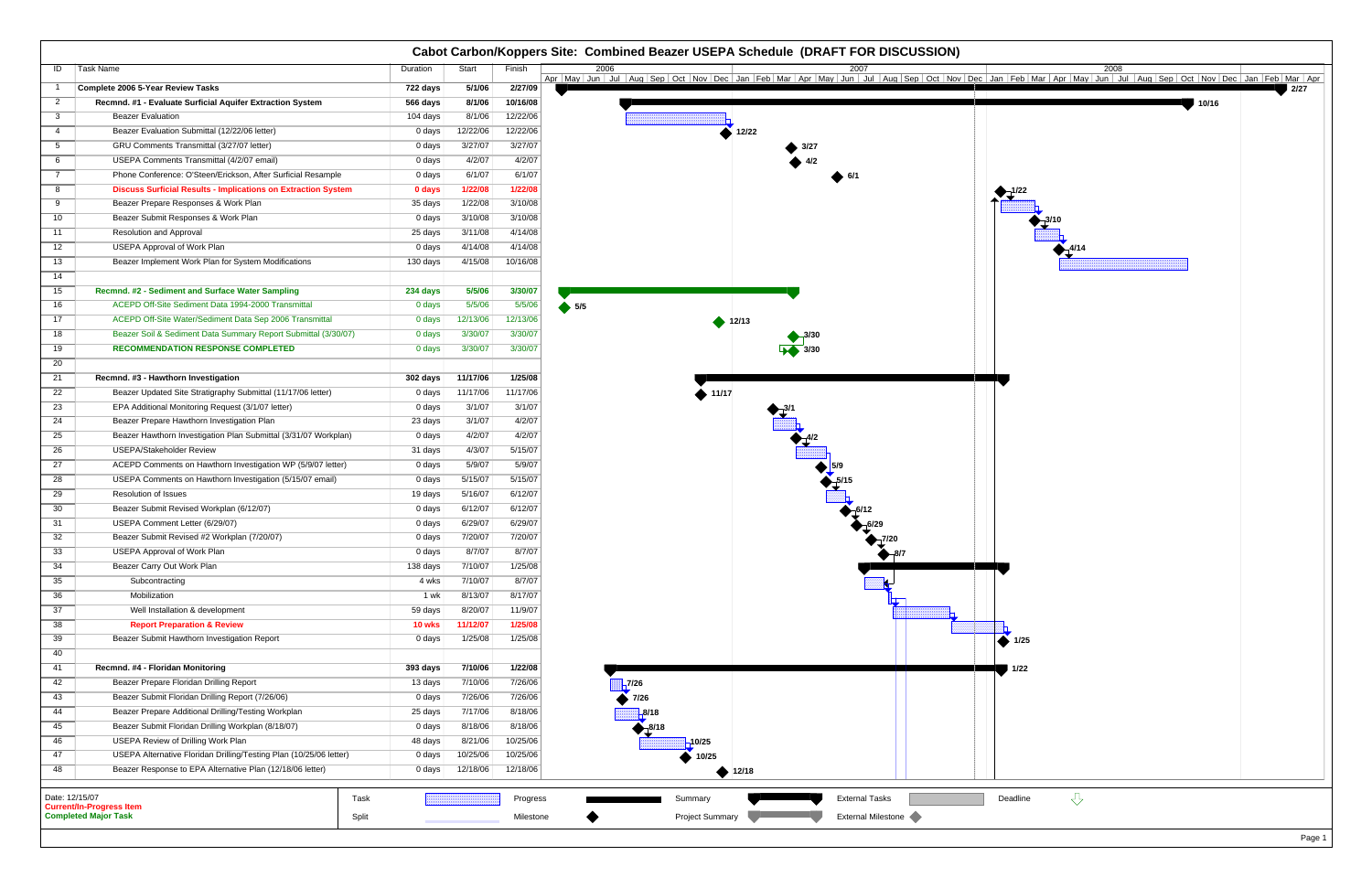|                |                                                                                            |                  |                    |                    |                        | Cabot Carbon/Koppers Site: Combined Beazer USEPA Schedule (DRAFT FOR DISCUSSION) |                                                                                                                                                                                                                                     |
|----------------|--------------------------------------------------------------------------------------------|------------------|--------------------|--------------------|------------------------|----------------------------------------------------------------------------------|-------------------------------------------------------------------------------------------------------------------------------------------------------------------------------------------------------------------------------------|
| ID             | Task Name                                                                                  | Duration         | Start              | Finish             | 2006                   |                                                                                  | 2008<br>Apr   May   Jun   Jul   Aug   Sep   Oct   Nov   Dec   Jan   Feb   Mar   Apr   May   Jun   Jul   Aug   Sep   Oct   Nov   Dec   Jan   Feb   Mar   Apr   May   Jun   Jul   Aug   Sep   Oct   Nov   Dec   Jan   Feb   Mar   Apr |
| 49             | Beazer Agrees to Perform Hydraulic Testing (3/1/07 letter)                                 | 0 days           | 3/1/07             | 3/1/07             |                        | $\bullet$ 3/1                                                                    |                                                                                                                                                                                                                                     |
| 50             | Beazer Conduct Modified Aug 18 2006 Workplan                                               | 222 days         | 12/11/06           | 10/22/07           |                        |                                                                                  |                                                                                                                                                                                                                                     |
| 51             | Drilling, Installation, Testing                                                            | 152 days         | 12/11/06           | 7/13/07            |                        |                                                                                  |                                                                                                                                                                                                                                     |
| 52             | Sampling                                                                                   | 5 days           | 7/16/07            | 7/20/07            |                        |                                                                                  |                                                                                                                                                                                                                                     |
| 53             | Analysis                                                                                   | 20 days          | 7/23/07            | 8/17/07            |                        |                                                                                  |                                                                                                                                                                                                                                     |
| 54             | Report Prep & Review                                                                       | 45 days          | 8/20/07            | 10/22/07           |                        |                                                                                  |                                                                                                                                                                                                                                     |
| 55             | Beazer Submit Floridan Supplemental Analysis Report                                        | 0 days           | 9/17/07            | 9/17/07            |                        | 9/17                                                                             |                                                                                                                                                                                                                                     |
| 56             | Beazer Submit Floridan Drilling & Analysis Reports                                         | 0 days           | 10/22/07           | 10/22/07           |                        | 10/27                                                                            |                                                                                                                                                                                                                                     |
| 57             | <b>USEPA/Stakeholder Review</b>                                                            | 25 days          | 10/23/07           | 11/28/07           |                        | $\frac{11}{2}$ /28                                                               |                                                                                                                                                                                                                                     |
| 58             | <b>Resolution of Remaining Issues</b>                                                      | 25 days          | 12/14/07           | 1/22/08            |                        |                                                                                  | 1/22                                                                                                                                                                                                                                |
| 59             |                                                                                            |                  |                    |                    |                        |                                                                                  |                                                                                                                                                                                                                                     |
| 60             | Recmnd. #5 - Pilot Studies and Interim Measures                                            | 722 days         | 5/1/06             | 2/27/09            |                        | $\frac{1}{2}$                                                                    | 2/27                                                                                                                                                                                                                                |
| 61             | Hawthorn DNAPL Rec. Pilot/IM                                                               | 383 days         | 11/17/06           | 5/19/08            |                        |                                                                                  | 5/19                                                                                                                                                                                                                                |
| 62             | USEPA Approval to Proceed with 12/23/04 Workplan (11/17/06 letter)                         | 0 days           | 11/17/06           | 11/17/06           | 11/17                  |                                                                                  |                                                                                                                                                                                                                                     |
| 63             | Resolution of Permitting & Comments                                                        | 107 days         | 11/17/06           | 4/17/07            |                        |                                                                                  |                                                                                                                                                                                                                                     |
| 64             | FDEP UIC Permit Exemption                                                                  | 0 days           | 4/25/07            | 4/25/07            |                        |                                                                                  |                                                                                                                                                                                                                                     |
| 65             | Beazer Prepare Revised Workplan                                                            | 20 days          | 4/25/07            | 5/22/07            |                        |                                                                                  |                                                                                                                                                                                                                                     |
| 66             | Beazer Submit Revised Workplan                                                             | 0 days           | 5/22/07            | 5/22/07            |                        | $-5/22$                                                                          |                                                                                                                                                                                                                                     |
| 67             | Beazer Conduct Workplan                                                                    | 251 days         | 5/23/07            | 5/19/08            |                        |                                                                                  |                                                                                                                                                                                                                                     |
| 68             | Design & Procure                                                                           | 40 days          | 5/23/07            | 7/19/07            |                        |                                                                                  |                                                                                                                                                                                                                                     |
| 69             | Mobilize                                                                                   | 5 days           | 8/13/07            | 8/17/07            |                        |                                                                                  |                                                                                                                                                                                                                                     |
| 70             | <b>Field Install</b>                                                                       | 110 days         | 8/20/07            | 1/28/08            |                        |                                                                                  | $-1/28$                                                                                                                                                                                                                             |
| 71             | <b>Operational Period</b>                                                                  | 45 days          | 1/29/08            | 3/31/08            |                        |                                                                                  | -3/31                                                                                                                                                                                                                               |
| 72             | Prepare Report                                                                             | 35 days          | 4/1/08             | 5/19/08            |                        |                                                                                  | 5/19                                                                                                                                                                                                                                |
| 73             | <b>Beazer Submit Report</b>                                                                | 0 days           | 5/19/08            | 5/19/08            |                        |                                                                                  | $+ 5/19$                                                                                                                                                                                                                            |
| 74             | <b>ISBS Pilot/IM</b>                                                                       | 546 days         | 5/1/06             | 6/16/08            |                        |                                                                                  | 6/16                                                                                                                                                                                                                                |
| 75             | USEPA/Stakeholder Review of 4/22/05 Work Plan                                              | 238 days         | 5/1/06             | 3/29/07            |                        | $-3/29$                                                                          |                                                                                                                                                                                                                                     |
| 76             | USEPA Transmittal of USACE Analysis (at 3/29/07 meeting)                                   | 0 days           | 3/29/07            | 3/29/07            |                        |                                                                                  |                                                                                                                                                                                                                                     |
| 77             | Resolution of Path Forward                                                                 | 42 days          | 3/30/07            | 5/29/07            |                        |                                                                                  |                                                                                                                                                                                                                                     |
| 78             | EPA Approval of ISBS Workplan (Miller email, 5/26/07)<br>UIC Information Submittal to FDEP | 0 days           | 5/29/07            | 5/29/07            |                        | $\frac{1}{2}$ 5/29                                                               |                                                                                                                                                                                                                                     |
| 79<br>80       | Revised Workplan & UIC Variance Request                                                    | 0 days           | 8/7/07             | 8/7/07             |                        |                                                                                  |                                                                                                                                                                                                                                     |
|                |                                                                                            | 0 days           | 10/8/07            | 10/8/07            |                        | $\bigoplus_{i=1}^{n} 10/8$                                                       |                                                                                                                                                                                                                                     |
| 81<br>82       | <b>FDEP UIC Variance Review Process</b><br>FDEP UIC Permit Exeption Granted                | 13 wks<br>0 days | 10/8/07<br>1/11/08 | 1/11/08<br>1/11/08 |                        |                                                                                  |                                                                                                                                                                                                                                     |
| 83             | Conduct Workplan                                                                           | 243 days         | 7/2/07             | 6/16/08            |                        |                                                                                  | 1/111                                                                                                                                                                                                                               |
| 84             | Final Design & Procurement                                                                 | 1 mon            | 7/2/07             | 8/1/07             |                        |                                                                                  |                                                                                                                                                                                                                                     |
| 85             | <b>Baseline Sampling &amp; Construction</b>                                                | 6 wks            | 9/7/07             | 10/18/07           |                        |                                                                                  |                                                                                                                                                                                                                                     |
| 86             | <b>ISBS Implementation</b>                                                                 | 2 wks            | 1/14/08            | 1/25/08            |                        |                                                                                  |                                                                                                                                                                                                                                     |
| 87             | First Sampling Event & Analysis                                                            | 8 wks            | 1/28/08            | 3/21/08            |                        |                                                                                  |                                                                                                                                                                                                                                     |
| 88             | Second Sampling Event & Analysis                                                           | 8 wks            | 3/24/08            | 5/16/08            |                        |                                                                                  |                                                                                                                                                                                                                                     |
| 89             | Report Prep & Review                                                                       | 4 wks            | 5/19/08            | 6/16/08            |                        |                                                                                  |                                                                                                                                                                                                                                     |
| 90             | Beazer Submit ISBS Pilot Study Report                                                      | 0 days           | 6/16/08            | 6/16/08            |                        |                                                                                  | 6/16                                                                                                                                                                                                                                |
| 91             | <b>Surficial DNAPL Recovery Pilot/IM</b>                                                   | 505 days         | 3/1/07             | 2/27/09            |                        |                                                                                  |                                                                                                                                                                                                                                     |
| 92             | Beazer Prepare Work Plan                                                                   | 150 days         | 3/1/07             | 10/1/07            |                        |                                                                                  |                                                                                                                                                                                                                                     |
| 93             | <b>Beazer Submit Work Plan</b>                                                             | 0 days           | 3/3/08             | 3/3/08             |                        |                                                                                  |                                                                                                                                                                                                                                     |
| 94             | USEPA/FDEP/Stakeholder Review                                                              | 25 days          | 3/4/08             | 4/7/08             |                        |                                                                                  |                                                                                                                                                                                                                                     |
| 95             | Resolution of Issues                                                                       | 25 days          | 4/8/08             | 5/12/08            |                        |                                                                                  |                                                                                                                                                                                                                                     |
| 96             | <b>USEPA Approval</b>                                                                      | 0 days           | 5/12/08            | 5/12/08            |                        |                                                                                  | $-5/12$                                                                                                                                                                                                                             |
|                |                                                                                            |                  |                    |                    |                        |                                                                                  |                                                                                                                                                                                                                                     |
| Date: 12/15/07 | Task<br><b>Current/In-Progress Item</b>                                                    |                  |                    | Progress           | Summary                | <b>External Tasks</b>                                                            | ⇩<br>Deadline                                                                                                                                                                                                                       |
|                | <b>Completed Major Task</b><br>Split                                                       |                  |                    | Milestone          | <b>Project Summary</b> | External Milestone                                                               |                                                                                                                                                                                                                                     |
|                |                                                                                            |                  |                    |                    |                        |                                                                                  |                                                                                                                                                                                                                                     |

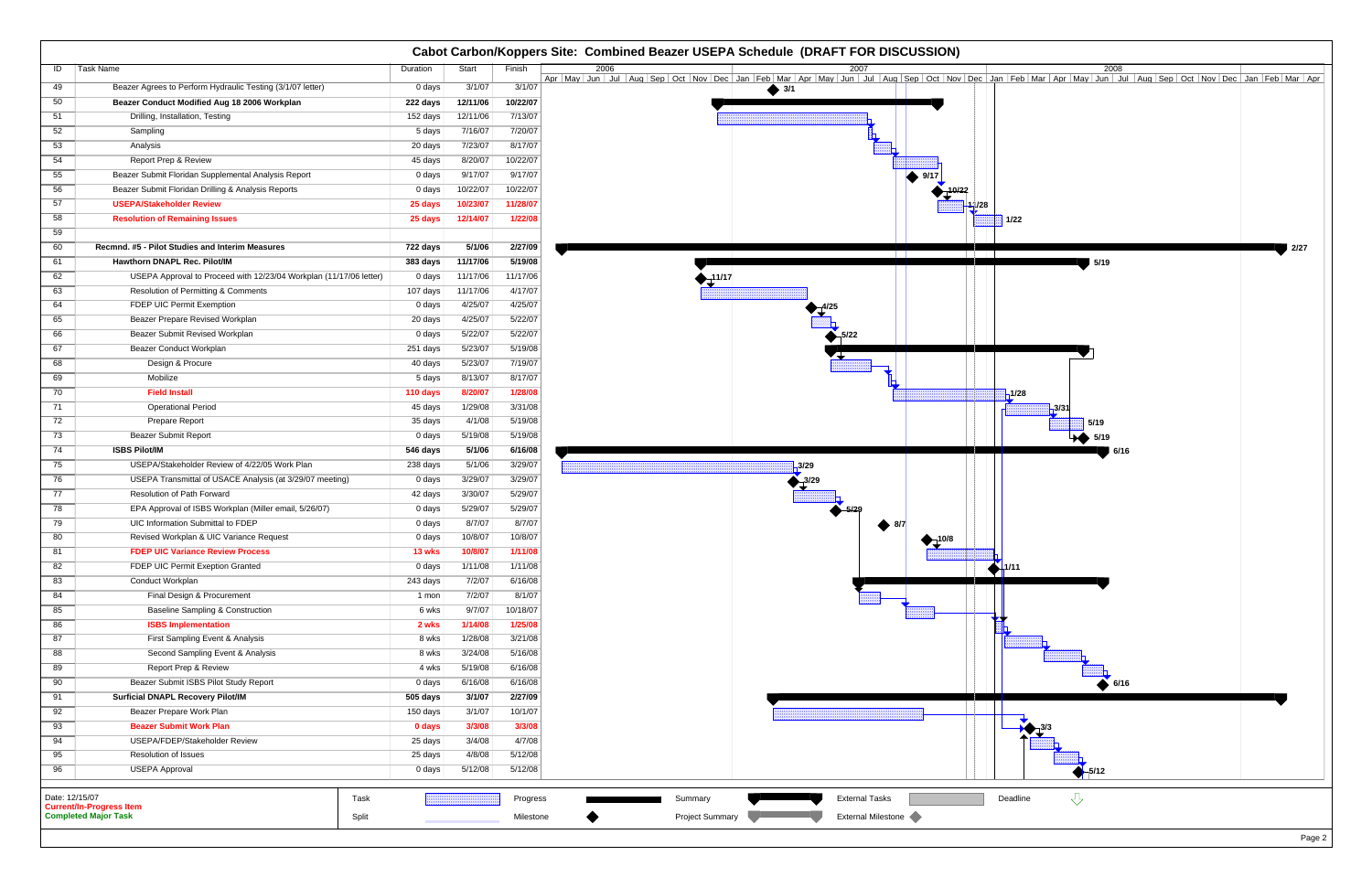| ID   Task Name<br>Start<br>Finish<br>Duration<br>2008<br>2006<br>Apr   May   Jun   Jul   Aug   Sep   Oct   Nov   Dec   Jan   Feb   Mar   Apr   May   Jun   Jul   Aug   Sep   Oct   Nov   Dec   Jan   Feb   Mar   Apr   May   Jun   Jul   Aug   Sep   Oct   Nov   Dec   Jan   Feb   Mar   Apr<br>5/12/08<br>97<br><b>UIC Permit Exemption</b><br>5/12/08<br>0 days<br>$\bigoplus$ 5/12<br>5/13/08<br>98<br>Beazer Conduct Workplan<br>200 days<br>2/27/09<br>99<br><b>Beazer Submit Report</b><br>2/27/09<br>2/27/09<br>0 days<br>$\bullet$ 2/27<br>100<br>Recmnd. #6 - Source Delineation & Potential for Downward Migration<br>11/17/06<br>4/11/08<br>101<br>357 days<br>14/11<br>102<br>11/17/06<br>11/17/06<br>Beazer Updated Site Stratigraphy Submittal (11/17/06 letter)<br>0 days<br>$\bullet$ 11/17<br>4/18/07<br>4/18/07<br>103<br>EPA 4/18/07 Tansmittal of Comments on Recommendation #6<br>0 days<br>4/18<br>104<br>4/18/07<br><b>Beazer Response to Comments</b><br>40 wks<br>2/1/08<br>105<br>2/1/08<br>2/1/08<br>Beazer Submit Response to Comments<br>0 days<br>Resolution of Remaining Issues<br>2/4/08<br>4/11/08<br>106<br>50 days<br>107<br>108<br><b>Recmnd. #7 - Arsenic Evaluation</b><br>7/10/06<br>400 days<br>1/31/08<br>l 1/31<br>7/10/06<br>109<br><b>Beazer Prepare Arsenic Evaluation</b><br>189 days<br>3/30/07<br>$-3/30$<br>Beazer Submit Arsenic Evaluation Report (3/30/07)<br>3/30/07<br>110<br>3/30/07<br>0 days<br>-3/30<br><b>RECOMMENDATION RESPONSE COMPLETED</b><br>3/30/07<br>3/30/07<br>111<br>$\overline{4}$ 3/30<br>0 days<br>5/15/07<br>112<br>USEPA Agreement & Comment on Report (5/15/07 email)<br>0 days<br>5/15/07<br>$\frac{5}{15}$<br>5/15/07<br><b>Beazer Response to Comments</b><br>36 wks<br>1/31/08<br>113<br>$\overline{\bullet}$ 1/31<br>Beazer Submit Response to Comments<br>1/31/08<br>1/31/08<br>114<br>0 days<br>115<br>116<br>Recmnd. #9 - Surficial Well Redevelopment & Sampling<br>359 days<br>7/10/06<br>12/3/07<br>12/3<br>117<br>Beazer Prepare Workplan<br>81 days<br>7/10/06<br>10/30/06<br>$\neg$ 10/30<br>118<br>Beazer Submit Workplan (10/30/06)<br>10/30/06<br>10/30/06<br>0 days<br>$-10/30$<br><b>USEPA/Stakeholder Review</b><br>10/31/06<br>12/7/06<br>119<br>28 days<br>USEPA Comment Letter (12/7/06)<br>120<br>12/7/06<br>12/7/06<br>0 days<br>127<br>85 days<br>12/8/06<br>4/6/07<br>121<br><b>Beazer Update Workplan</b><br>Beazer Submit Responses & Revised Workplan (4/6/07)<br>4/6/07<br>4/6/07<br>122<br>0 days<br>4/9/07<br>123<br><b>USEPA/Stakeholder Review</b><br>5/29/07<br>36 days<br>124<br>USEPA Approval of Surficial Redevelopment/Sampling Workplan<br>5/29/07<br>5/29/07<br>0 days<br>125<br><b>Beazer Conduct Workplan</b><br>7/16/07<br>95 days<br>11/28/07<br>7/16/07<br>7/27/07<br>126<br>Redevelopment<br>10 days<br>127<br>Sampling<br>10 days<br>7/30/07<br>8/10/07<br>128<br>15 days<br>8/13/07<br>Analysis<br>8/31/07<br>129<br>Report Prep & Review<br>12 wks<br>9/4/07<br>11/28/07<br>130<br>Beazer Submit Data Report (12/3/07)<br>12/3/07<br>12/3/07<br>0 days<br>$-12/3$<br>131<br>12/3/07<br>12/3/07<br><b>RECOMMENDATION RESPONSE COMPLETED</b><br>0 days<br>$\sqrt{12/3}$<br>132<br>7/31/07<br>133<br>Recmnd. #11 - Reevaluate COCs<br>186 days<br>4/23/08<br>4/23 |       |                                                  |        |         |         | Cabot Carbon/Koppers Site: Combined Beazer USEPA Schedule (DRAFT FOR DISCUSSION) |
|------------------------------------------------------------------------------------------------------------------------------------------------------------------------------------------------------------------------------------------------------------------------------------------------------------------------------------------------------------------------------------------------------------------------------------------------------------------------------------------------------------------------------------------------------------------------------------------------------------------------------------------------------------------------------------------------------------------------------------------------------------------------------------------------------------------------------------------------------------------------------------------------------------------------------------------------------------------------------------------------------------------------------------------------------------------------------------------------------------------------------------------------------------------------------------------------------------------------------------------------------------------------------------------------------------------------------------------------------------------------------------------------------------------------------------------------------------------------------------------------------------------------------------------------------------------------------------------------------------------------------------------------------------------------------------------------------------------------------------------------------------------------------------------------------------------------------------------------------------------------------------------------------------------------------------------------------------------------------------------------------------------------------------------------------------------------------------------------------------------------------------------------------------------------------------------------------------------------------------------------------------------------------------------------------------------------------------------------------------------------------------------------------------------------------------------------------------------------------------------------------------------------------------------------------------------------------------------------------------------------------------------------------------------------------------------------------------------------------------------------------------------------------------------------------------------------------------------------------------------------------------------------------------------------------------------------------------------------------------------------------------------------------------------------------------------------------------------------------------------------------------------------------------------------------------------------------------------------------------------------------------------------------------------------|-------|--------------------------------------------------|--------|---------|---------|----------------------------------------------------------------------------------|
|                                                                                                                                                                                                                                                                                                                                                                                                                                                                                                                                                                                                                                                                                                                                                                                                                                                                                                                                                                                                                                                                                                                                                                                                                                                                                                                                                                                                                                                                                                                                                                                                                                                                                                                                                                                                                                                                                                                                                                                                                                                                                                                                                                                                                                                                                                                                                                                                                                                                                                                                                                                                                                                                                                                                                                                                                                                                                                                                                                                                                                                                                                                                                                                                                                                                                                |       |                                                  |        |         |         |                                                                                  |
|                                                                                                                                                                                                                                                                                                                                                                                                                                                                                                                                                                                                                                                                                                                                                                                                                                                                                                                                                                                                                                                                                                                                                                                                                                                                                                                                                                                                                                                                                                                                                                                                                                                                                                                                                                                                                                                                                                                                                                                                                                                                                                                                                                                                                                                                                                                                                                                                                                                                                                                                                                                                                                                                                                                                                                                                                                                                                                                                                                                                                                                                                                                                                                                                                                                                                                |       |                                                  |        |         |         |                                                                                  |
|                                                                                                                                                                                                                                                                                                                                                                                                                                                                                                                                                                                                                                                                                                                                                                                                                                                                                                                                                                                                                                                                                                                                                                                                                                                                                                                                                                                                                                                                                                                                                                                                                                                                                                                                                                                                                                                                                                                                                                                                                                                                                                                                                                                                                                                                                                                                                                                                                                                                                                                                                                                                                                                                                                                                                                                                                                                                                                                                                                                                                                                                                                                                                                                                                                                                                                |       |                                                  |        |         |         |                                                                                  |
|                                                                                                                                                                                                                                                                                                                                                                                                                                                                                                                                                                                                                                                                                                                                                                                                                                                                                                                                                                                                                                                                                                                                                                                                                                                                                                                                                                                                                                                                                                                                                                                                                                                                                                                                                                                                                                                                                                                                                                                                                                                                                                                                                                                                                                                                                                                                                                                                                                                                                                                                                                                                                                                                                                                                                                                                                                                                                                                                                                                                                                                                                                                                                                                                                                                                                                |       |                                                  |        |         |         |                                                                                  |
|                                                                                                                                                                                                                                                                                                                                                                                                                                                                                                                                                                                                                                                                                                                                                                                                                                                                                                                                                                                                                                                                                                                                                                                                                                                                                                                                                                                                                                                                                                                                                                                                                                                                                                                                                                                                                                                                                                                                                                                                                                                                                                                                                                                                                                                                                                                                                                                                                                                                                                                                                                                                                                                                                                                                                                                                                                                                                                                                                                                                                                                                                                                                                                                                                                                                                                |       |                                                  |        |         |         |                                                                                  |
|                                                                                                                                                                                                                                                                                                                                                                                                                                                                                                                                                                                                                                                                                                                                                                                                                                                                                                                                                                                                                                                                                                                                                                                                                                                                                                                                                                                                                                                                                                                                                                                                                                                                                                                                                                                                                                                                                                                                                                                                                                                                                                                                                                                                                                                                                                                                                                                                                                                                                                                                                                                                                                                                                                                                                                                                                                                                                                                                                                                                                                                                                                                                                                                                                                                                                                |       |                                                  |        |         |         |                                                                                  |
|                                                                                                                                                                                                                                                                                                                                                                                                                                                                                                                                                                                                                                                                                                                                                                                                                                                                                                                                                                                                                                                                                                                                                                                                                                                                                                                                                                                                                                                                                                                                                                                                                                                                                                                                                                                                                                                                                                                                                                                                                                                                                                                                                                                                                                                                                                                                                                                                                                                                                                                                                                                                                                                                                                                                                                                                                                                                                                                                                                                                                                                                                                                                                                                                                                                                                                |       |                                                  |        |         |         |                                                                                  |
|                                                                                                                                                                                                                                                                                                                                                                                                                                                                                                                                                                                                                                                                                                                                                                                                                                                                                                                                                                                                                                                                                                                                                                                                                                                                                                                                                                                                                                                                                                                                                                                                                                                                                                                                                                                                                                                                                                                                                                                                                                                                                                                                                                                                                                                                                                                                                                                                                                                                                                                                                                                                                                                                                                                                                                                                                                                                                                                                                                                                                                                                                                                                                                                                                                                                                                |       |                                                  |        |         |         |                                                                                  |
|                                                                                                                                                                                                                                                                                                                                                                                                                                                                                                                                                                                                                                                                                                                                                                                                                                                                                                                                                                                                                                                                                                                                                                                                                                                                                                                                                                                                                                                                                                                                                                                                                                                                                                                                                                                                                                                                                                                                                                                                                                                                                                                                                                                                                                                                                                                                                                                                                                                                                                                                                                                                                                                                                                                                                                                                                                                                                                                                                                                                                                                                                                                                                                                                                                                                                                |       |                                                  |        |         |         |                                                                                  |
|                                                                                                                                                                                                                                                                                                                                                                                                                                                                                                                                                                                                                                                                                                                                                                                                                                                                                                                                                                                                                                                                                                                                                                                                                                                                                                                                                                                                                                                                                                                                                                                                                                                                                                                                                                                                                                                                                                                                                                                                                                                                                                                                                                                                                                                                                                                                                                                                                                                                                                                                                                                                                                                                                                                                                                                                                                                                                                                                                                                                                                                                                                                                                                                                                                                                                                |       |                                                  |        |         |         |                                                                                  |
|                                                                                                                                                                                                                                                                                                                                                                                                                                                                                                                                                                                                                                                                                                                                                                                                                                                                                                                                                                                                                                                                                                                                                                                                                                                                                                                                                                                                                                                                                                                                                                                                                                                                                                                                                                                                                                                                                                                                                                                                                                                                                                                                                                                                                                                                                                                                                                                                                                                                                                                                                                                                                                                                                                                                                                                                                                                                                                                                                                                                                                                                                                                                                                                                                                                                                                |       |                                                  |        |         |         |                                                                                  |
|                                                                                                                                                                                                                                                                                                                                                                                                                                                                                                                                                                                                                                                                                                                                                                                                                                                                                                                                                                                                                                                                                                                                                                                                                                                                                                                                                                                                                                                                                                                                                                                                                                                                                                                                                                                                                                                                                                                                                                                                                                                                                                                                                                                                                                                                                                                                                                                                                                                                                                                                                                                                                                                                                                                                                                                                                                                                                                                                                                                                                                                                                                                                                                                                                                                                                                |       |                                                  |        |         |         |                                                                                  |
|                                                                                                                                                                                                                                                                                                                                                                                                                                                                                                                                                                                                                                                                                                                                                                                                                                                                                                                                                                                                                                                                                                                                                                                                                                                                                                                                                                                                                                                                                                                                                                                                                                                                                                                                                                                                                                                                                                                                                                                                                                                                                                                                                                                                                                                                                                                                                                                                                                                                                                                                                                                                                                                                                                                                                                                                                                                                                                                                                                                                                                                                                                                                                                                                                                                                                                |       |                                                  |        |         |         |                                                                                  |
|                                                                                                                                                                                                                                                                                                                                                                                                                                                                                                                                                                                                                                                                                                                                                                                                                                                                                                                                                                                                                                                                                                                                                                                                                                                                                                                                                                                                                                                                                                                                                                                                                                                                                                                                                                                                                                                                                                                                                                                                                                                                                                                                                                                                                                                                                                                                                                                                                                                                                                                                                                                                                                                                                                                                                                                                                                                                                                                                                                                                                                                                                                                                                                                                                                                                                                |       |                                                  |        |         |         |                                                                                  |
|                                                                                                                                                                                                                                                                                                                                                                                                                                                                                                                                                                                                                                                                                                                                                                                                                                                                                                                                                                                                                                                                                                                                                                                                                                                                                                                                                                                                                                                                                                                                                                                                                                                                                                                                                                                                                                                                                                                                                                                                                                                                                                                                                                                                                                                                                                                                                                                                                                                                                                                                                                                                                                                                                                                                                                                                                                                                                                                                                                                                                                                                                                                                                                                                                                                                                                |       |                                                  |        |         |         |                                                                                  |
|                                                                                                                                                                                                                                                                                                                                                                                                                                                                                                                                                                                                                                                                                                                                                                                                                                                                                                                                                                                                                                                                                                                                                                                                                                                                                                                                                                                                                                                                                                                                                                                                                                                                                                                                                                                                                                                                                                                                                                                                                                                                                                                                                                                                                                                                                                                                                                                                                                                                                                                                                                                                                                                                                                                                                                                                                                                                                                                                                                                                                                                                                                                                                                                                                                                                                                |       |                                                  |        |         |         |                                                                                  |
|                                                                                                                                                                                                                                                                                                                                                                                                                                                                                                                                                                                                                                                                                                                                                                                                                                                                                                                                                                                                                                                                                                                                                                                                                                                                                                                                                                                                                                                                                                                                                                                                                                                                                                                                                                                                                                                                                                                                                                                                                                                                                                                                                                                                                                                                                                                                                                                                                                                                                                                                                                                                                                                                                                                                                                                                                                                                                                                                                                                                                                                                                                                                                                                                                                                                                                |       |                                                  |        |         |         |                                                                                  |
|                                                                                                                                                                                                                                                                                                                                                                                                                                                                                                                                                                                                                                                                                                                                                                                                                                                                                                                                                                                                                                                                                                                                                                                                                                                                                                                                                                                                                                                                                                                                                                                                                                                                                                                                                                                                                                                                                                                                                                                                                                                                                                                                                                                                                                                                                                                                                                                                                                                                                                                                                                                                                                                                                                                                                                                                                                                                                                                                                                                                                                                                                                                                                                                                                                                                                                |       |                                                  |        |         |         |                                                                                  |
|                                                                                                                                                                                                                                                                                                                                                                                                                                                                                                                                                                                                                                                                                                                                                                                                                                                                                                                                                                                                                                                                                                                                                                                                                                                                                                                                                                                                                                                                                                                                                                                                                                                                                                                                                                                                                                                                                                                                                                                                                                                                                                                                                                                                                                                                                                                                                                                                                                                                                                                                                                                                                                                                                                                                                                                                                                                                                                                                                                                                                                                                                                                                                                                                                                                                                                |       |                                                  |        |         |         |                                                                                  |
|                                                                                                                                                                                                                                                                                                                                                                                                                                                                                                                                                                                                                                                                                                                                                                                                                                                                                                                                                                                                                                                                                                                                                                                                                                                                                                                                                                                                                                                                                                                                                                                                                                                                                                                                                                                                                                                                                                                                                                                                                                                                                                                                                                                                                                                                                                                                                                                                                                                                                                                                                                                                                                                                                                                                                                                                                                                                                                                                                                                                                                                                                                                                                                                                                                                                                                |       |                                                  |        |         |         |                                                                                  |
|                                                                                                                                                                                                                                                                                                                                                                                                                                                                                                                                                                                                                                                                                                                                                                                                                                                                                                                                                                                                                                                                                                                                                                                                                                                                                                                                                                                                                                                                                                                                                                                                                                                                                                                                                                                                                                                                                                                                                                                                                                                                                                                                                                                                                                                                                                                                                                                                                                                                                                                                                                                                                                                                                                                                                                                                                                                                                                                                                                                                                                                                                                                                                                                                                                                                                                |       |                                                  |        |         |         |                                                                                  |
|                                                                                                                                                                                                                                                                                                                                                                                                                                                                                                                                                                                                                                                                                                                                                                                                                                                                                                                                                                                                                                                                                                                                                                                                                                                                                                                                                                                                                                                                                                                                                                                                                                                                                                                                                                                                                                                                                                                                                                                                                                                                                                                                                                                                                                                                                                                                                                                                                                                                                                                                                                                                                                                                                                                                                                                                                                                                                                                                                                                                                                                                                                                                                                                                                                                                                                |       |                                                  |        |         |         |                                                                                  |
|                                                                                                                                                                                                                                                                                                                                                                                                                                                                                                                                                                                                                                                                                                                                                                                                                                                                                                                                                                                                                                                                                                                                                                                                                                                                                                                                                                                                                                                                                                                                                                                                                                                                                                                                                                                                                                                                                                                                                                                                                                                                                                                                                                                                                                                                                                                                                                                                                                                                                                                                                                                                                                                                                                                                                                                                                                                                                                                                                                                                                                                                                                                                                                                                                                                                                                |       |                                                  |        |         |         |                                                                                  |
|                                                                                                                                                                                                                                                                                                                                                                                                                                                                                                                                                                                                                                                                                                                                                                                                                                                                                                                                                                                                                                                                                                                                                                                                                                                                                                                                                                                                                                                                                                                                                                                                                                                                                                                                                                                                                                                                                                                                                                                                                                                                                                                                                                                                                                                                                                                                                                                                                                                                                                                                                                                                                                                                                                                                                                                                                                                                                                                                                                                                                                                                                                                                                                                                                                                                                                |       |                                                  |        |         |         |                                                                                  |
|                                                                                                                                                                                                                                                                                                                                                                                                                                                                                                                                                                                                                                                                                                                                                                                                                                                                                                                                                                                                                                                                                                                                                                                                                                                                                                                                                                                                                                                                                                                                                                                                                                                                                                                                                                                                                                                                                                                                                                                                                                                                                                                                                                                                                                                                                                                                                                                                                                                                                                                                                                                                                                                                                                                                                                                                                                                                                                                                                                                                                                                                                                                                                                                                                                                                                                |       |                                                  |        |         |         |                                                                                  |
|                                                                                                                                                                                                                                                                                                                                                                                                                                                                                                                                                                                                                                                                                                                                                                                                                                                                                                                                                                                                                                                                                                                                                                                                                                                                                                                                                                                                                                                                                                                                                                                                                                                                                                                                                                                                                                                                                                                                                                                                                                                                                                                                                                                                                                                                                                                                                                                                                                                                                                                                                                                                                                                                                                                                                                                                                                                                                                                                                                                                                                                                                                                                                                                                                                                                                                |       |                                                  |        |         |         |                                                                                  |
|                                                                                                                                                                                                                                                                                                                                                                                                                                                                                                                                                                                                                                                                                                                                                                                                                                                                                                                                                                                                                                                                                                                                                                                                                                                                                                                                                                                                                                                                                                                                                                                                                                                                                                                                                                                                                                                                                                                                                                                                                                                                                                                                                                                                                                                                                                                                                                                                                                                                                                                                                                                                                                                                                                                                                                                                                                                                                                                                                                                                                                                                                                                                                                                                                                                                                                |       |                                                  |        |         |         |                                                                                  |
|                                                                                                                                                                                                                                                                                                                                                                                                                                                                                                                                                                                                                                                                                                                                                                                                                                                                                                                                                                                                                                                                                                                                                                                                                                                                                                                                                                                                                                                                                                                                                                                                                                                                                                                                                                                                                                                                                                                                                                                                                                                                                                                                                                                                                                                                                                                                                                                                                                                                                                                                                                                                                                                                                                                                                                                                                                                                                                                                                                                                                                                                                                                                                                                                                                                                                                |       |                                                  |        |         |         |                                                                                  |
|                                                                                                                                                                                                                                                                                                                                                                                                                                                                                                                                                                                                                                                                                                                                                                                                                                                                                                                                                                                                                                                                                                                                                                                                                                                                                                                                                                                                                                                                                                                                                                                                                                                                                                                                                                                                                                                                                                                                                                                                                                                                                                                                                                                                                                                                                                                                                                                                                                                                                                                                                                                                                                                                                                                                                                                                                                                                                                                                                                                                                                                                                                                                                                                                                                                                                                |       |                                                  |        |         |         |                                                                                  |
|                                                                                                                                                                                                                                                                                                                                                                                                                                                                                                                                                                                                                                                                                                                                                                                                                                                                                                                                                                                                                                                                                                                                                                                                                                                                                                                                                                                                                                                                                                                                                                                                                                                                                                                                                                                                                                                                                                                                                                                                                                                                                                                                                                                                                                                                                                                                                                                                                                                                                                                                                                                                                                                                                                                                                                                                                                                                                                                                                                                                                                                                                                                                                                                                                                                                                                |       |                                                  |        |         |         |                                                                                  |
|                                                                                                                                                                                                                                                                                                                                                                                                                                                                                                                                                                                                                                                                                                                                                                                                                                                                                                                                                                                                                                                                                                                                                                                                                                                                                                                                                                                                                                                                                                                                                                                                                                                                                                                                                                                                                                                                                                                                                                                                                                                                                                                                                                                                                                                                                                                                                                                                                                                                                                                                                                                                                                                                                                                                                                                                                                                                                                                                                                                                                                                                                                                                                                                                                                                                                                |       |                                                  |        |         |         |                                                                                  |
|                                                                                                                                                                                                                                                                                                                                                                                                                                                                                                                                                                                                                                                                                                                                                                                                                                                                                                                                                                                                                                                                                                                                                                                                                                                                                                                                                                                                                                                                                                                                                                                                                                                                                                                                                                                                                                                                                                                                                                                                                                                                                                                                                                                                                                                                                                                                                                                                                                                                                                                                                                                                                                                                                                                                                                                                                                                                                                                                                                                                                                                                                                                                                                                                                                                                                                |       |                                                  |        |         |         |                                                                                  |
|                                                                                                                                                                                                                                                                                                                                                                                                                                                                                                                                                                                                                                                                                                                                                                                                                                                                                                                                                                                                                                                                                                                                                                                                                                                                                                                                                                                                                                                                                                                                                                                                                                                                                                                                                                                                                                                                                                                                                                                                                                                                                                                                                                                                                                                                                                                                                                                                                                                                                                                                                                                                                                                                                                                                                                                                                                                                                                                                                                                                                                                                                                                                                                                                                                                                                                |       |                                                  |        |         |         |                                                                                  |
|                                                                                                                                                                                                                                                                                                                                                                                                                                                                                                                                                                                                                                                                                                                                                                                                                                                                                                                                                                                                                                                                                                                                                                                                                                                                                                                                                                                                                                                                                                                                                                                                                                                                                                                                                                                                                                                                                                                                                                                                                                                                                                                                                                                                                                                                                                                                                                                                                                                                                                                                                                                                                                                                                                                                                                                                                                                                                                                                                                                                                                                                                                                                                                                                                                                                                                |       |                                                  |        |         |         |                                                                                  |
|                                                                                                                                                                                                                                                                                                                                                                                                                                                                                                                                                                                                                                                                                                                                                                                                                                                                                                                                                                                                                                                                                                                                                                                                                                                                                                                                                                                                                                                                                                                                                                                                                                                                                                                                                                                                                                                                                                                                                                                                                                                                                                                                                                                                                                                                                                                                                                                                                                                                                                                                                                                                                                                                                                                                                                                                                                                                                                                                                                                                                                                                                                                                                                                                                                                                                                |       |                                                  |        |         |         |                                                                                  |
|                                                                                                                                                                                                                                                                                                                                                                                                                                                                                                                                                                                                                                                                                                                                                                                                                                                                                                                                                                                                                                                                                                                                                                                                                                                                                                                                                                                                                                                                                                                                                                                                                                                                                                                                                                                                                                                                                                                                                                                                                                                                                                                                                                                                                                                                                                                                                                                                                                                                                                                                                                                                                                                                                                                                                                                                                                                                                                                                                                                                                                                                                                                                                                                                                                                                                                |       |                                                  |        |         |         |                                                                                  |
|                                                                                                                                                                                                                                                                                                                                                                                                                                                                                                                                                                                                                                                                                                                                                                                                                                                                                                                                                                                                                                                                                                                                                                                                                                                                                                                                                                                                                                                                                                                                                                                                                                                                                                                                                                                                                                                                                                                                                                                                                                                                                                                                                                                                                                                                                                                                                                                                                                                                                                                                                                                                                                                                                                                                                                                                                                                                                                                                                                                                                                                                                                                                                                                                                                                                                                |       |                                                  |        |         |         |                                                                                  |
|                                                                                                                                                                                                                                                                                                                                                                                                                                                                                                                                                                                                                                                                                                                                                                                                                                                                                                                                                                                                                                                                                                                                                                                                                                                                                                                                                                                                                                                                                                                                                                                                                                                                                                                                                                                                                                                                                                                                                                                                                                                                                                                                                                                                                                                                                                                                                                                                                                                                                                                                                                                                                                                                                                                                                                                                                                                                                                                                                                                                                                                                                                                                                                                                                                                                                                | $134$ | <b>Technical Risk Assessment Conference Call</b> | 0 days | 7/31/07 | 7/31/07 | $\bullet$ 7/31                                                                   |
| ▼▼<br>135<br>Resolve Path Forward for Risk & Cleanup Criteria<br>12/3/07<br>1/9/08<br>5 wks                                                                                                                                                                                                                                                                                                                                                                                                                                                                                                                                                                                                                                                                                                                                                                                                                                                                                                                                                                                                                                                                                                                                                                                                                                                                                                                                                                                                                                                                                                                                                                                                                                                                                                                                                                                                                                                                                                                                                                                                                                                                                                                                                                                                                                                                                                                                                                                                                                                                                                                                                                                                                                                                                                                                                                                                                                                                                                                                                                                                                                                                                                                                                                                                    |       |                                                  |        |         |         |                                                                                  |
| 136<br><b>USEPA &amp; Beazer Analyze Risk and Develop Criteria</b><br>1/10/08<br>4/23/08<br>15 wks                                                                                                                                                                                                                                                                                                                                                                                                                                                                                                                                                                                                                                                                                                                                                                                                                                                                                                                                                                                                                                                                                                                                                                                                                                                                                                                                                                                                                                                                                                                                                                                                                                                                                                                                                                                                                                                                                                                                                                                                                                                                                                                                                                                                                                                                                                                                                                                                                                                                                                                                                                                                                                                                                                                                                                                                                                                                                                                                                                                                                                                                                                                                                                                             |       |                                                  |        |         |         |                                                                                  |
| 137<br>USEPA Issue Cleanup Criteria<br>4/23/08<br>4/23/08<br>0 days<br>4/23                                                                                                                                                                                                                                                                                                                                                                                                                                                                                                                                                                                                                                                                                                                                                                                                                                                                                                                                                                                                                                                                                                                                                                                                                                                                                                                                                                                                                                                                                                                                                                                                                                                                                                                                                                                                                                                                                                                                                                                                                                                                                                                                                                                                                                                                                                                                                                                                                                                                                                                                                                                                                                                                                                                                                                                                                                                                                                                                                                                                                                                                                                                                                                                                                    |       |                                                  |        |         |         |                                                                                  |
| 138                                                                                                                                                                                                                                                                                                                                                                                                                                                                                                                                                                                                                                                                                                                                                                                                                                                                                                                                                                                                                                                                                                                                                                                                                                                                                                                                                                                                                                                                                                                                                                                                                                                                                                                                                                                                                                                                                                                                                                                                                                                                                                                                                                                                                                                                                                                                                                                                                                                                                                                                                                                                                                                                                                                                                                                                                                                                                                                                                                                                                                                                                                                                                                                                                                                                                            |       |                                                  |        |         |         |                                                                                  |
| Recmnd. #12 - Surface Soil Delineation<br>7/10/06<br>10/17/07<br>139<br>328 days<br>10/17                                                                                                                                                                                                                                                                                                                                                                                                                                                                                                                                                                                                                                                                                                                                                                                                                                                                                                                                                                                                                                                                                                                                                                                                                                                                                                                                                                                                                                                                                                                                                                                                                                                                                                                                                                                                                                                                                                                                                                                                                                                                                                                                                                                                                                                                                                                                                                                                                                                                                                                                                                                                                                                                                                                                                                                                                                                                                                                                                                                                                                                                                                                                                                                                      |       |                                                  |        |         |         |                                                                                  |
| USEPA Review of 2/8/06 Workplan<br>7/10/06<br>8/31/06<br>140<br>39 days                                                                                                                                                                                                                                                                                                                                                                                                                                                                                                                                                                                                                                                                                                                                                                                                                                                                                                                                                                                                                                                                                                                                                                                                                                                                                                                                                                                                                                                                                                                                                                                                                                                                                                                                                                                                                                                                                                                                                                                                                                                                                                                                                                                                                                                                                                                                                                                                                                                                                                                                                                                                                                                                                                                                                                                                                                                                                                                                                                                                                                                                                                                                                                                                                        |       |                                                  |        |         |         |                                                                                  |
| <b>USEPA Comment Letter</b><br>8/31/06<br>141<br>0 days<br>8/31/06                                                                                                                                                                                                                                                                                                                                                                                                                                                                                                                                                                                                                                                                                                                                                                                                                                                                                                                                                                                                                                                                                                                                                                                                                                                                                                                                                                                                                                                                                                                                                                                                                                                                                                                                                                                                                                                                                                                                                                                                                                                                                                                                                                                                                                                                                                                                                                                                                                                                                                                                                                                                                                                                                                                                                                                                                                                                                                                                                                                                                                                                                                                                                                                                                             |       |                                                  |        |         |         |                                                                                  |
| Beazer Update of Workplan<br>9/1/06<br>9/25/06<br>142<br>17 days                                                                                                                                                                                                                                                                                                                                                                                                                                                                                                                                                                                                                                                                                                                                                                                                                                                                                                                                                                                                                                                                                                                                                                                                                                                                                                                                                                                                                                                                                                                                                                                                                                                                                                                                                                                                                                                                                                                                                                                                                                                                                                                                                                                                                                                                                                                                                                                                                                                                                                                                                                                                                                                                                                                                                                                                                                                                                                                                                                                                                                                                                                                                                                                                                               |       |                                                  |        |         |         |                                                                                  |
| 143<br>Beazer Submit Comment Responses and Revised Workplan (9/25/06)<br>9/25/06<br>9/25/06<br>0 days<br>9/25                                                                                                                                                                                                                                                                                                                                                                                                                                                                                                                                                                                                                                                                                                                                                                                                                                                                                                                                                                                                                                                                                                                                                                                                                                                                                                                                                                                                                                                                                                                                                                                                                                                                                                                                                                                                                                                                                                                                                                                                                                                                                                                                                                                                                                                                                                                                                                                                                                                                                                                                                                                                                                                                                                                                                                                                                                                                                                                                                                                                                                                                                                                                                                                  |       |                                                  |        |         |         |                                                                                  |
| Beazer Update of Workplan Based on Additional Comments (10/31/06)<br>10/31/06<br>10/31/06<br>144<br>0 days<br>$\triangle$ 10/31                                                                                                                                                                                                                                                                                                                                                                                                                                                                                                                                                                                                                                                                                                                                                                                                                                                                                                                                                                                                                                                                                                                                                                                                                                                                                                                                                                                                                                                                                                                                                                                                                                                                                                                                                                                                                                                                                                                                                                                                                                                                                                                                                                                                                                                                                                                                                                                                                                                                                                                                                                                                                                                                                                                                                                                                                                                                                                                                                                                                                                                                                                                                                                |       |                                                  |        |         |         |                                                                                  |
|                                                                                                                                                                                                                                                                                                                                                                                                                                                                                                                                                                                                                                                                                                                                                                                                                                                                                                                                                                                                                                                                                                                                                                                                                                                                                                                                                                                                                                                                                                                                                                                                                                                                                                                                                                                                                                                                                                                                                                                                                                                                                                                                                                                                                                                                                                                                                                                                                                                                                                                                                                                                                                                                                                                                                                                                                                                                                                                                                                                                                                                                                                                                                                                                                                                                                                |       |                                                  |        |         |         |                                                                                  |
| $\overline{v}$<br>Date: 12/15/07<br><b>External Tasks</b><br>Deadline<br>Progress<br>Summary<br>Task<br><b>Current/In-Progress Item</b>                                                                                                                                                                                                                                                                                                                                                                                                                                                                                                                                                                                                                                                                                                                                                                                                                                                                                                                                                                                                                                                                                                                                                                                                                                                                                                                                                                                                                                                                                                                                                                                                                                                                                                                                                                                                                                                                                                                                                                                                                                                                                                                                                                                                                                                                                                                                                                                                                                                                                                                                                                                                                                                                                                                                                                                                                                                                                                                                                                                                                                                                                                                                                        |       |                                                  |        |         |         |                                                                                  |
| <b>Completed Major Task</b><br>External Milestone<br>Split<br><b>Project Summary</b><br>Milestone                                                                                                                                                                                                                                                                                                                                                                                                                                                                                                                                                                                                                                                                                                                                                                                                                                                                                                                                                                                                                                                                                                                                                                                                                                                                                                                                                                                                                                                                                                                                                                                                                                                                                                                                                                                                                                                                                                                                                                                                                                                                                                                                                                                                                                                                                                                                                                                                                                                                                                                                                                                                                                                                                                                                                                                                                                                                                                                                                                                                                                                                                                                                                                                              |       |                                                  |        |         |         |                                                                                  |